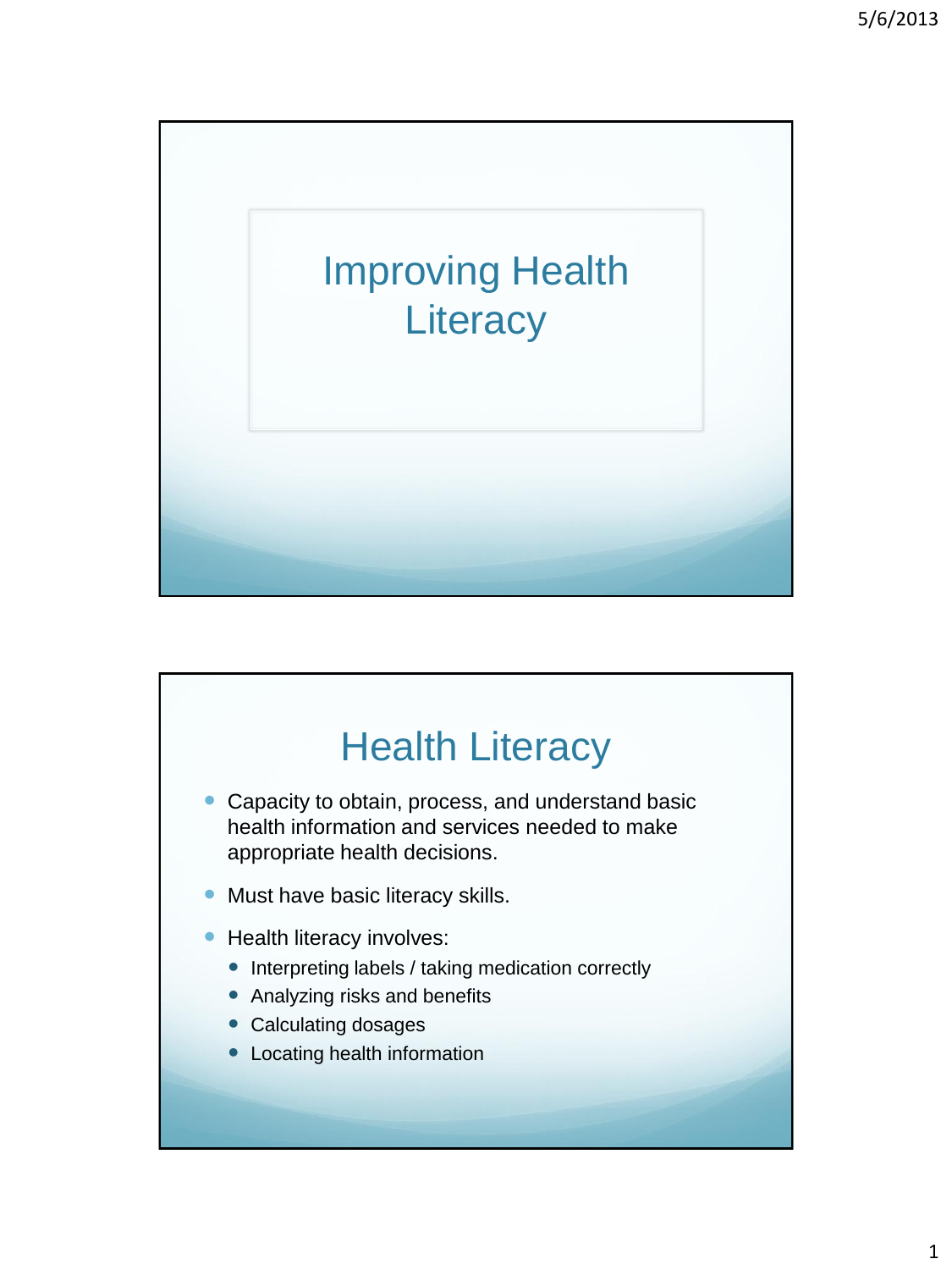## Health Literacy Contributions<sup>1</sup>

- Leads to understanding condition and optimal management.
- Lower Health literacy is linked to decreased preventative care, higher risk of death, more emergency room visits and hospitalizations.
- The Older Adult is one of the most vulnerable populations impacted by limited health literacy

## Health Literacy Resources

- NIH Senior Health Page:
	- <https://nihseniorhealth.gov/>
- Health Literacy Special Collection:
	- <http://healthliteracy.worlded.org/index.htm>
- **American Medical Association, health literacy page:**

[http://www.ama-assn.org/ama/pub/about-ama/ama](http://www.ama-assn.org/ama/pub/about-ama/ama-foundation/our-programs/public-health/health-literacy-program.page)[foundation/our-programs/public-health/health-literacy](http://www.ama-assn.org/ama/pub/about-ama/ama-foundation/our-programs/public-health/health-literacy-program.page)[program.page?](http://www.ama-assn.org/ama/pub/about-ama/ama-foundation/our-programs/public-health/health-literacy-program.page)

• Toolkits and information on health literacy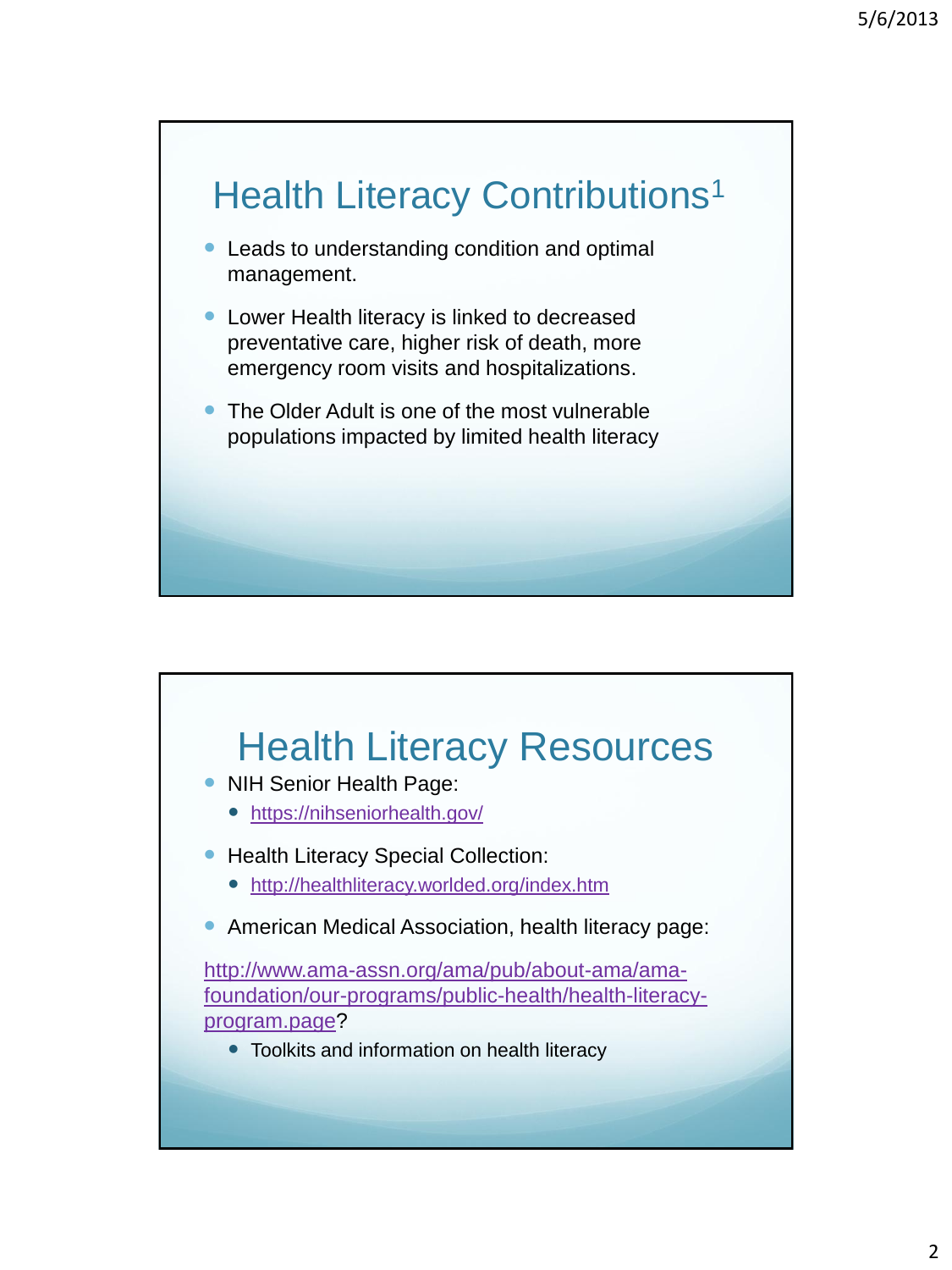## **Health Literacy Clues<sup>4</sup>**

- You can't tell by just looking
- They won't tell you!
- Red flag behaviors that indicate limited literacy:
	- Patient forms incomplete or inadequately completed
	- Stating, "I forgot my glasses, can you read this to me?"
	- Unable to state medications they are on and why

## Health Literacy Tips<sup>1,4</sup>

- Use short words and sentences in handouts Keep it simple
- Review instructions/handouts with patients
- Use pictures
- Slow down and use plain language
- **Encourage questions or use "teach back" technique**